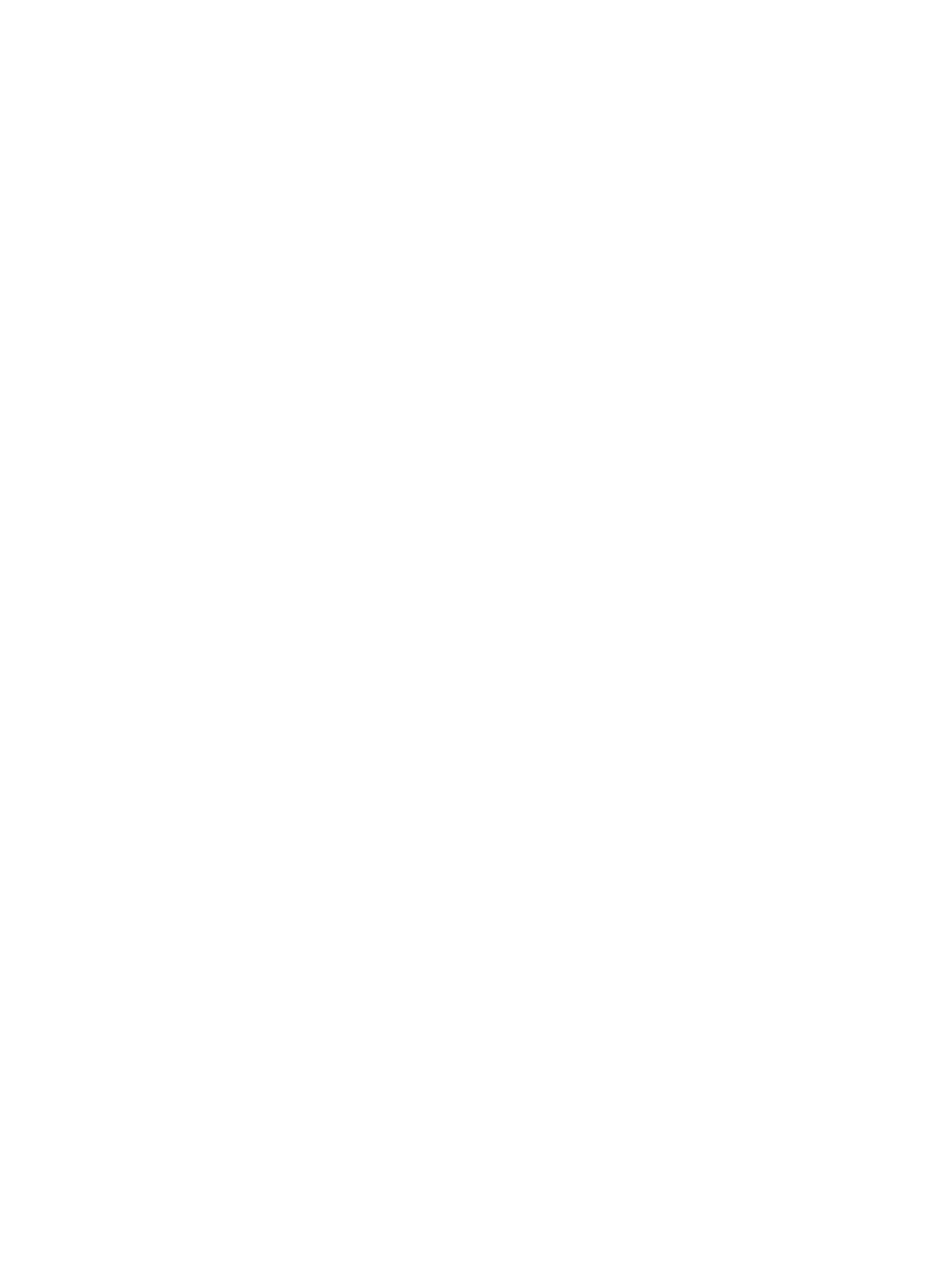#### Eric Shanfield

#### ENS.2012.6 | 6'

#### poems by Valerio Magrelli

#### translated by Jamie McKendrick

Alto (or Mezzo-soprano)

Euphonium

Percussion (see below)

Cello

Percussion specifications:

⇒2 Rattles: One held in each hand, shaken simultaneously.

⇒1 Bass drum. Muffled, each stroke nevertheless sounding clear and defined.

⇒1 Marimba. Bb2 is required.

⇒7 Almglocken: Bb3, C#/Db4, Eb4, F4, F#/Gb4, G4, and G#/Ab4. These should be performed with mallets that provide a warm, rounded sound, not a bright metallic clang.

⇒2 Floor toms. No snares. Pitches should be clearly differentiated, with both low. They need not be floor toms but should be of that approximate size and pitch.

⇒1 Timpani. 32"-30".

⇒1 Tam-tam. Large.

Mallets throughout are suggested, and different solutions may be used to create the desired sound.

*©2012 Eric Shanfield (Enterprise Research Institute Council, ASCAP)*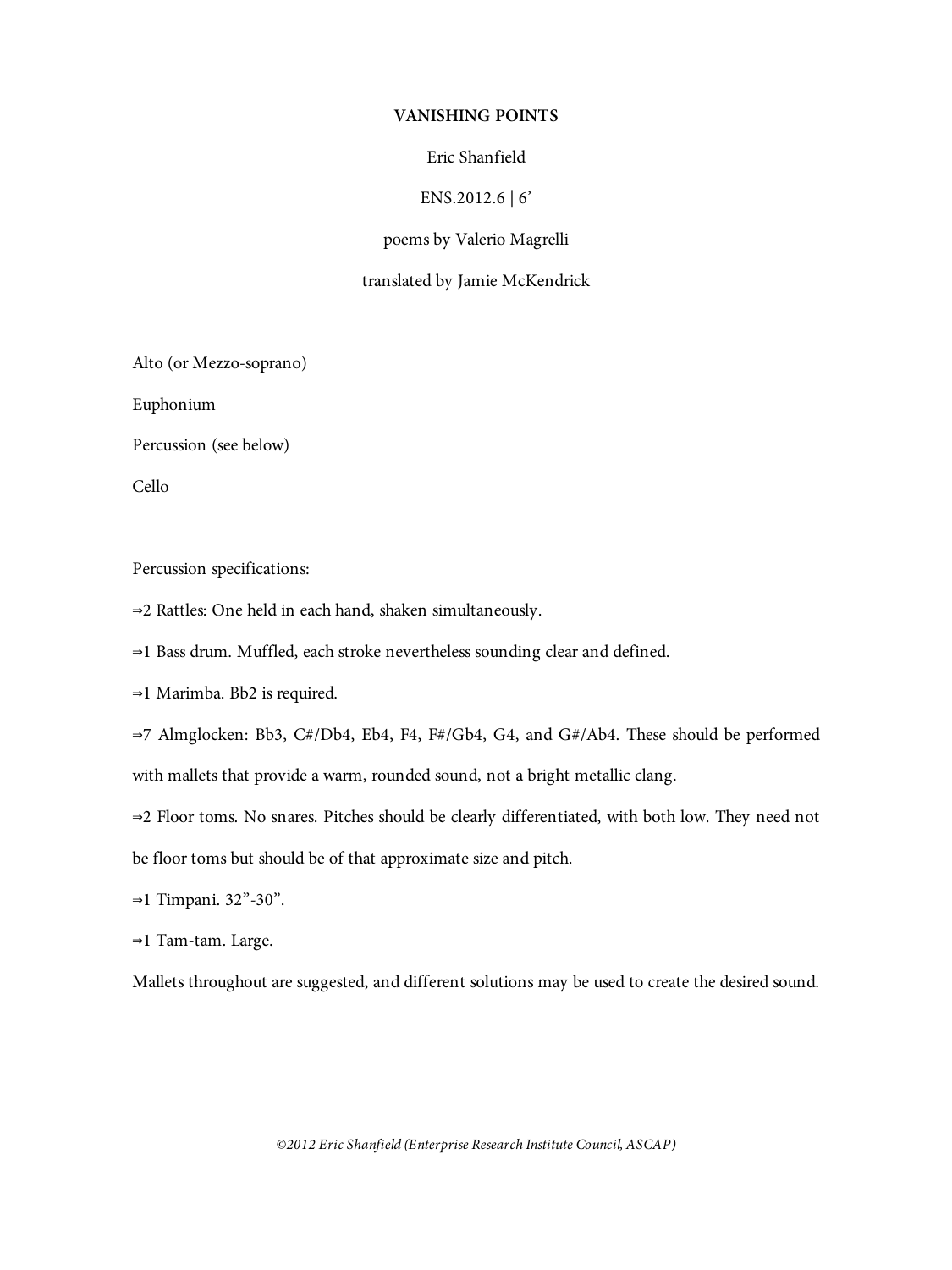#### Valerio Magrelli, translated by Jamie McKendrick

#### **1. There's a moment when the body**

#### **4. To write as if this**

There's a moment when the body gathers itself in breathing and thought stops and hesitates. Likewise things tugged by the moon undergo the influence of the tidal sigh, the malleable eclipse. And the boats' planks swell gently in water.

#### **2. Sleep subtracts much from life.**

Sleep subtracts much from life. The work suspended at the edge of day gradually sinks into silence. The mind subtracted from itself is veiled with eyelids. And sleep grows within sleep like a sinister, second body.

#### **3. This rain of ashes**

This rain of ashes on the yellow courtyards makes the sheets seem gravestones. Each pegged cloth a shroud in the vertical noon.

To write as if this were a work of translation, something already penned in another language. The word is freighted and hesitates, still keeps vibrating as when on a keyboard the held notes endure beyond the detachment of touch, keep sounding on until their silencing.

#### **5. I should like, one day,**

I should like, one day, to be turned to marble, to be stripped of nerves, glistening tendons, veins. Just to be airy enamel, slaked lime, the striped tunic of a wind ground to a halt.

#### **6. You stand on a pier**

You stand on a pier as though on a ruin, a bridge that gives onto the waters.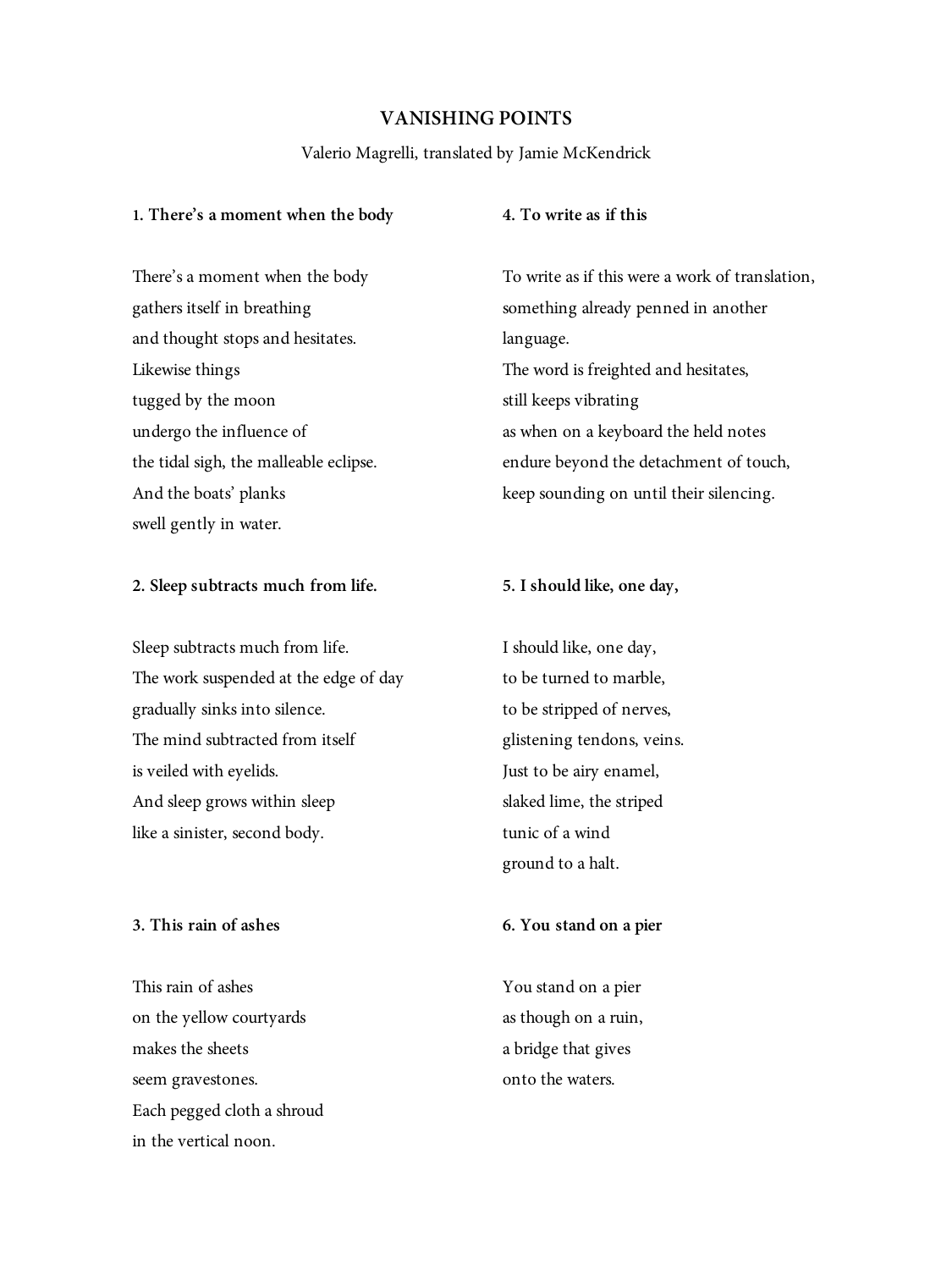1. THERE'S A MOMENT WHEN THE BODY

Eric Shanfield











Copyright © 2012 Eric Shanfield (Enterprise Research Institute Council, ASCAP)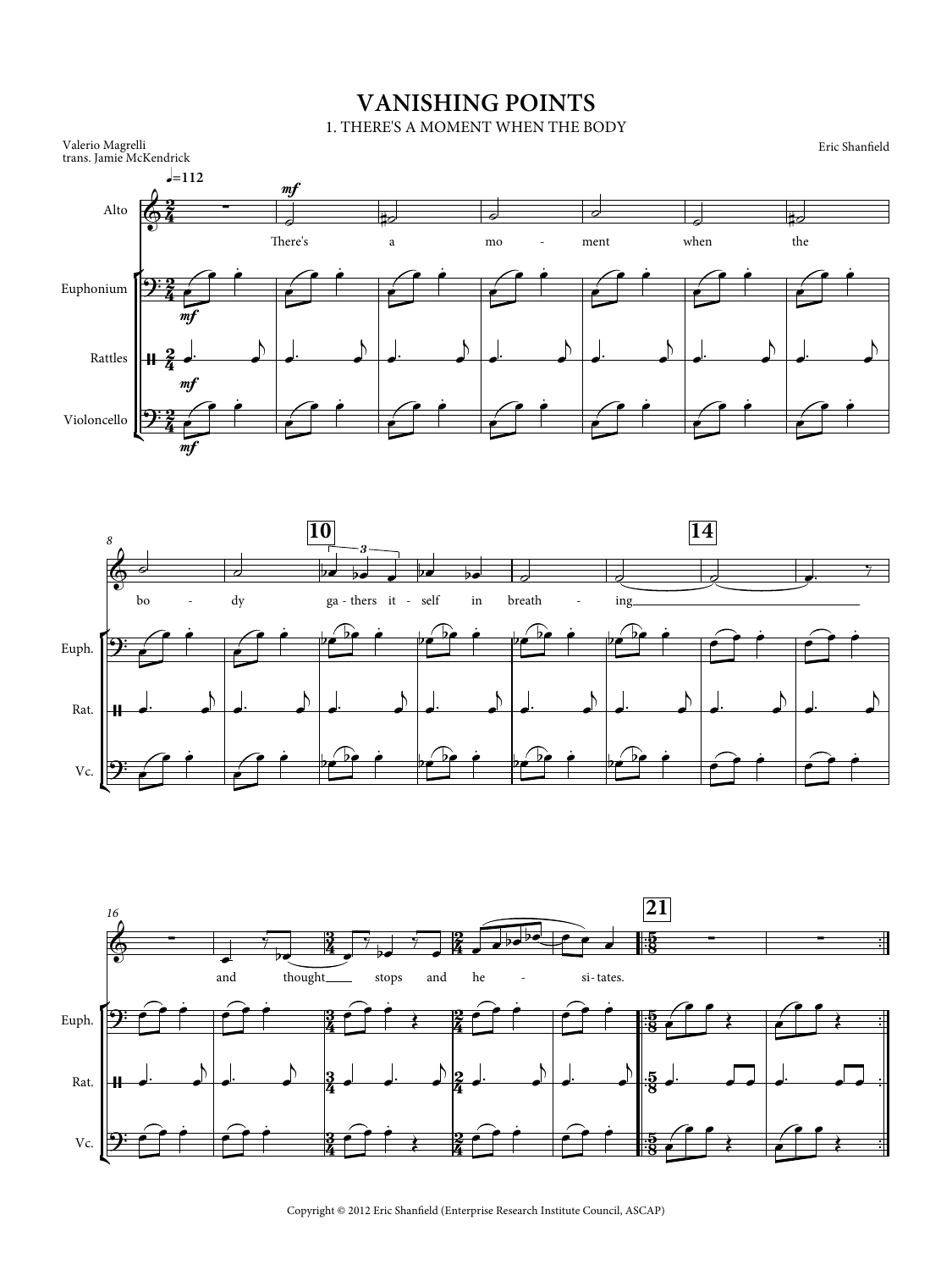



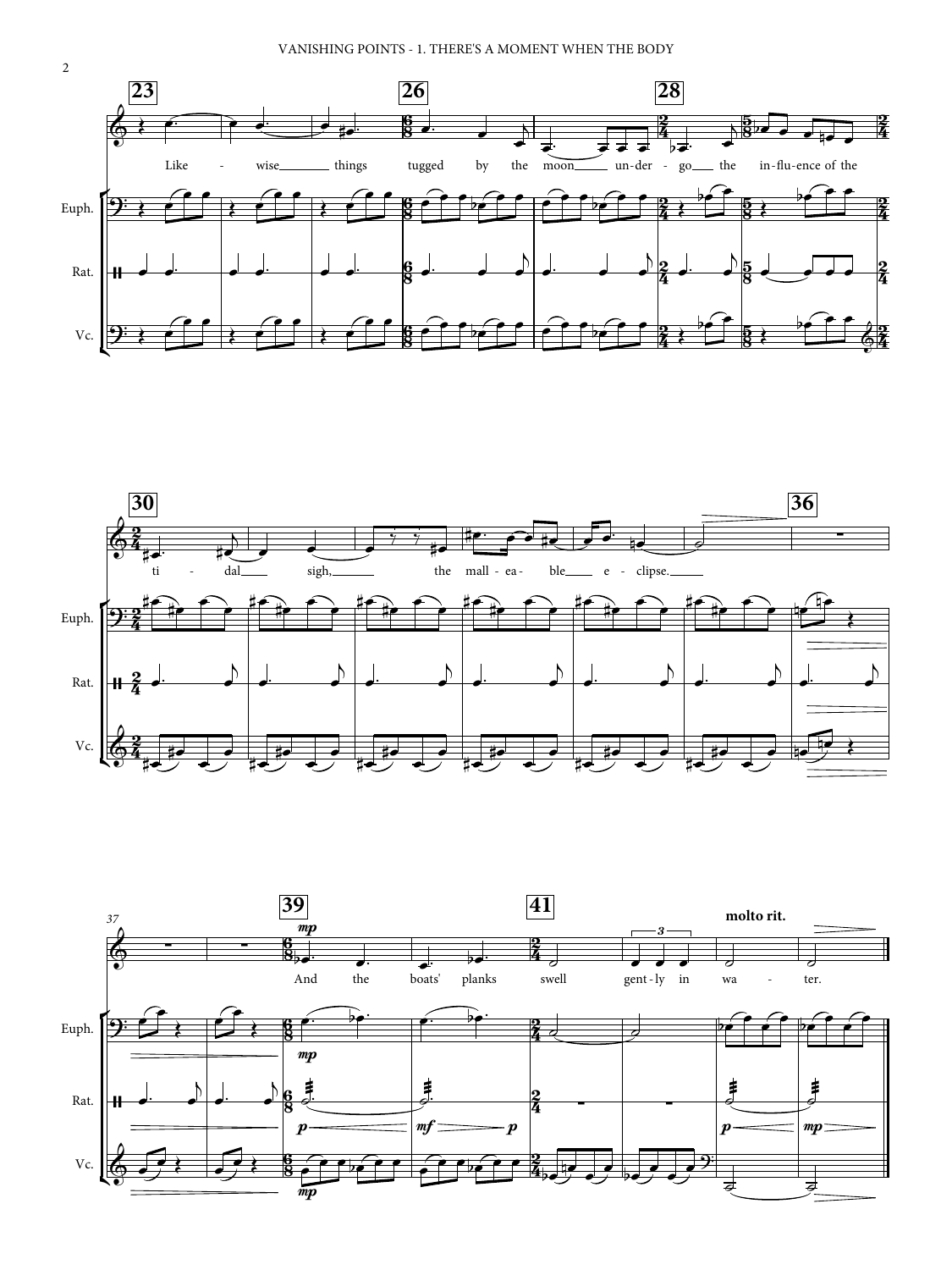2. SLEEP SUBTRACTS MUCH FROM LIFE.







Copyright © 2012 Eric Shanfield (Enterprise Research Institute Council, ASCAP)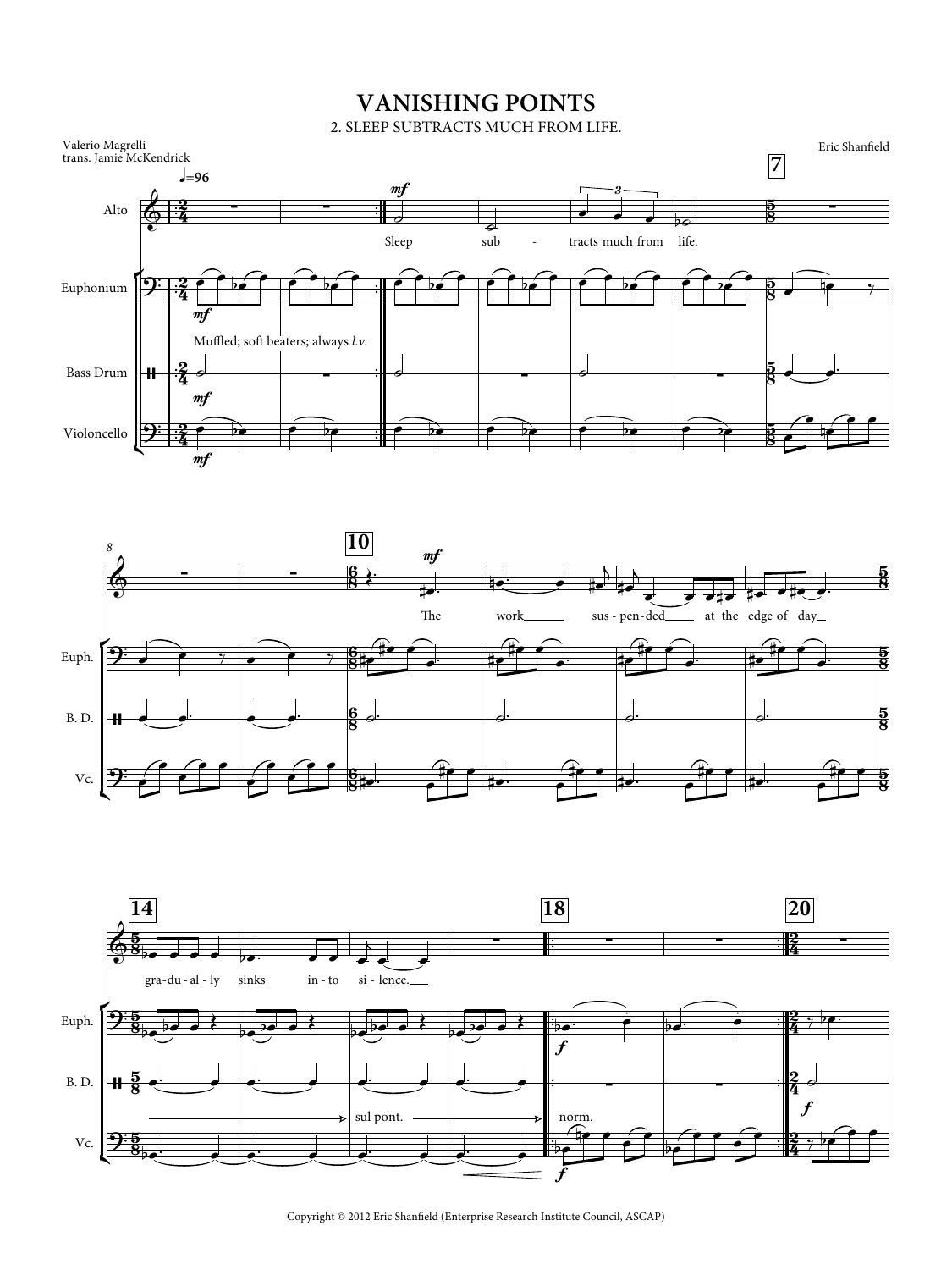





4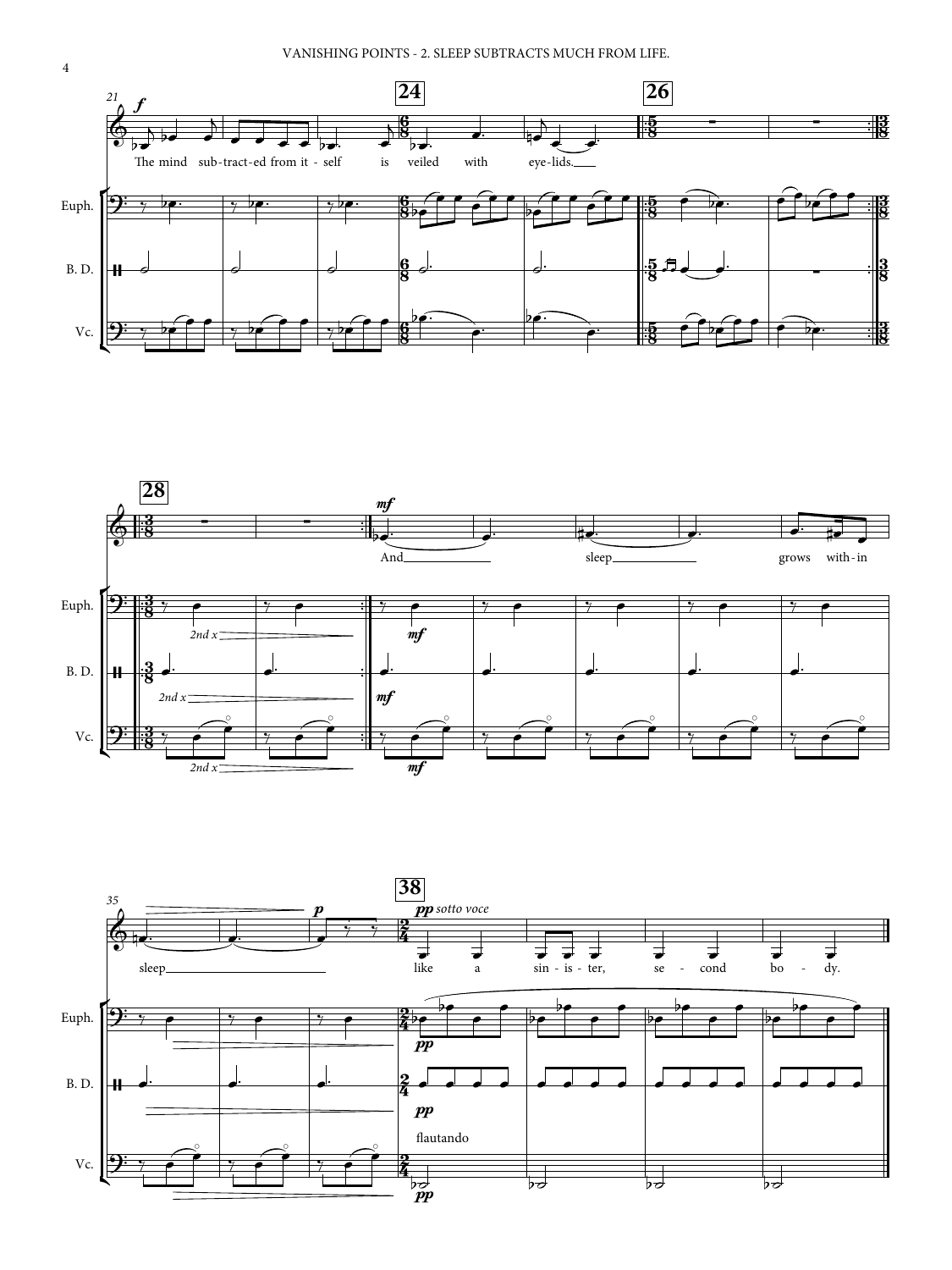3. THIS RAIN OF ASHES







Copyright © 2012 Eric Shanfield (Enterprise Research Institute Council, ASCAP)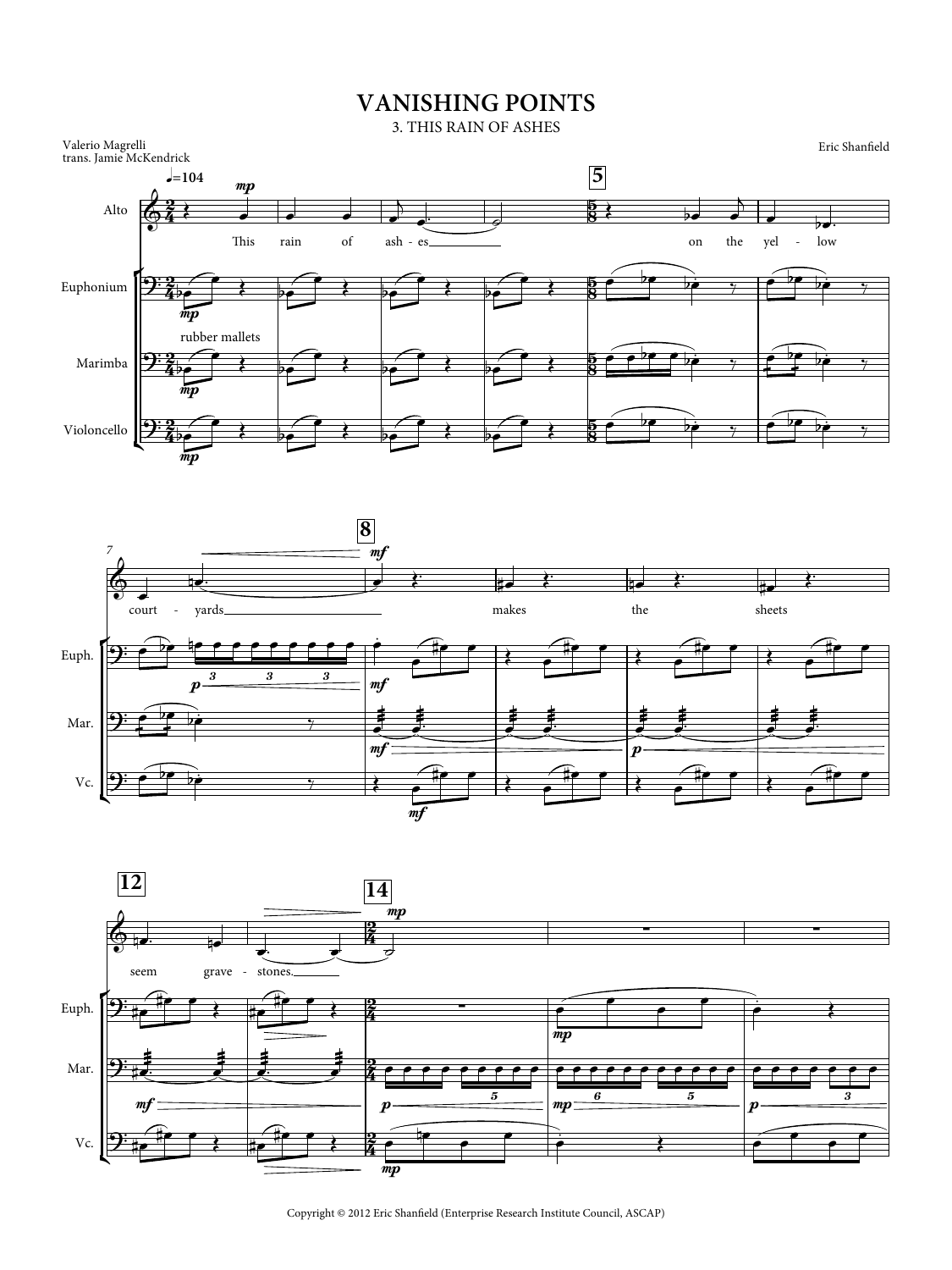



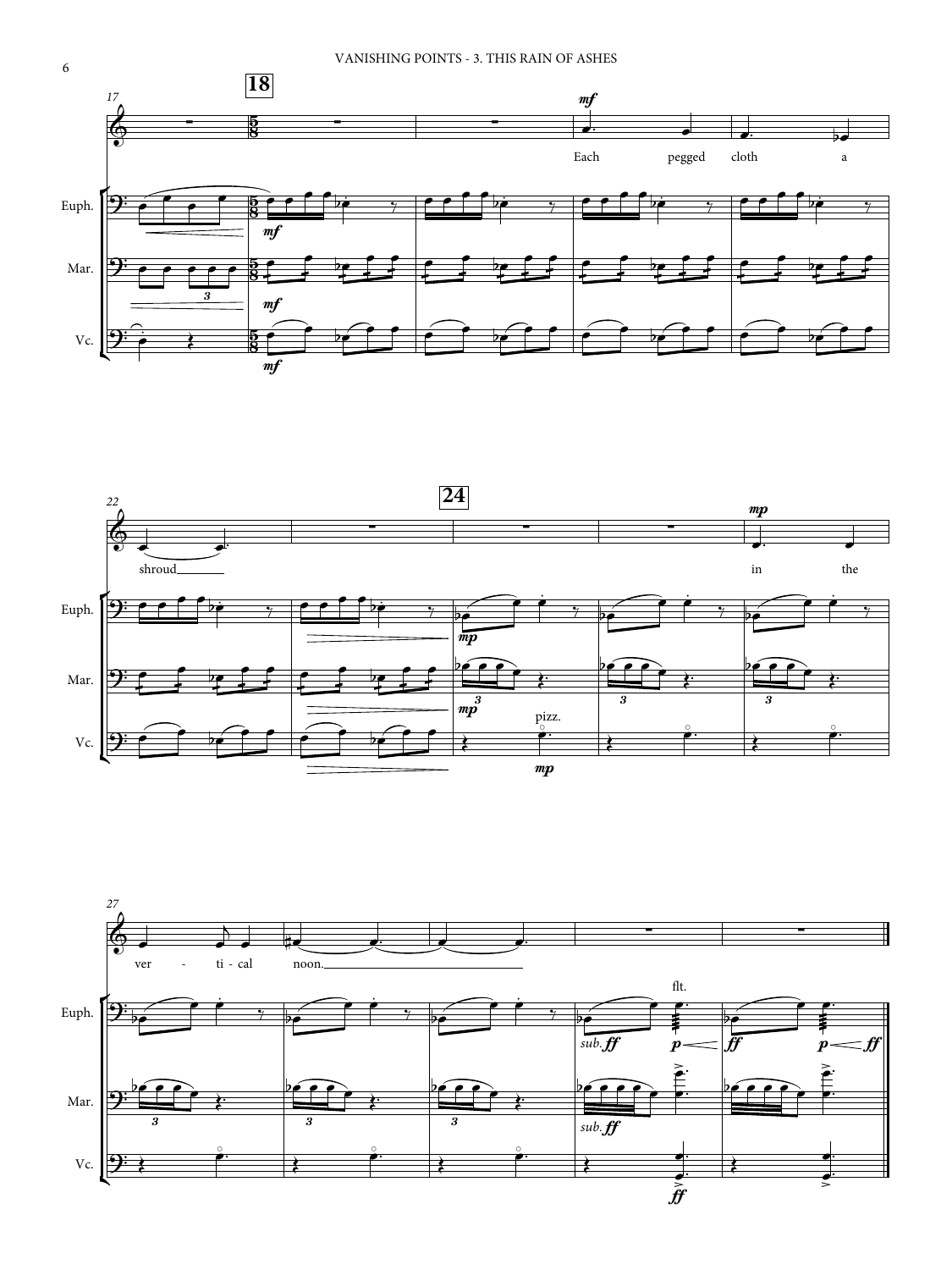4. TO WRITE AS IF THIS





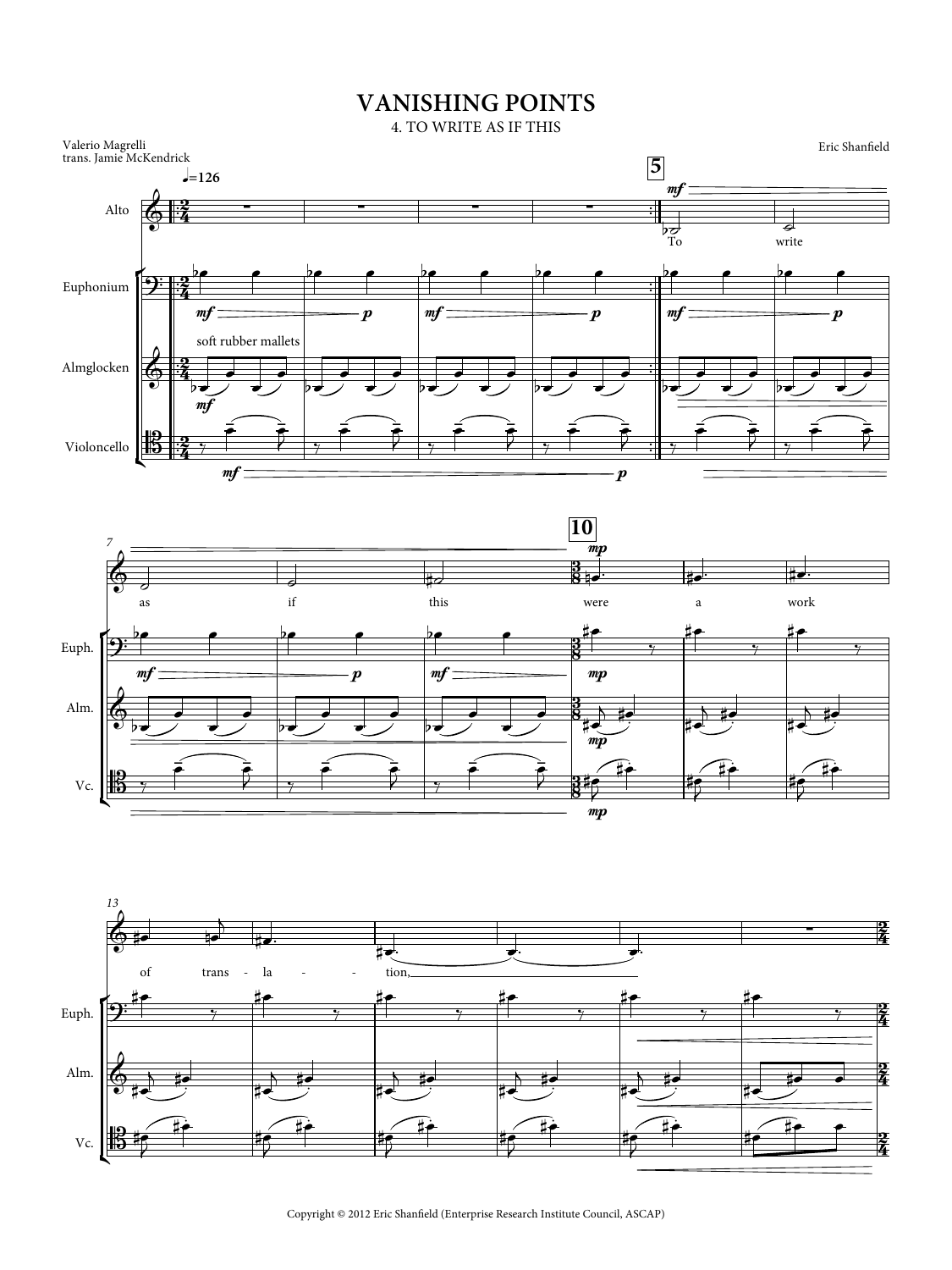



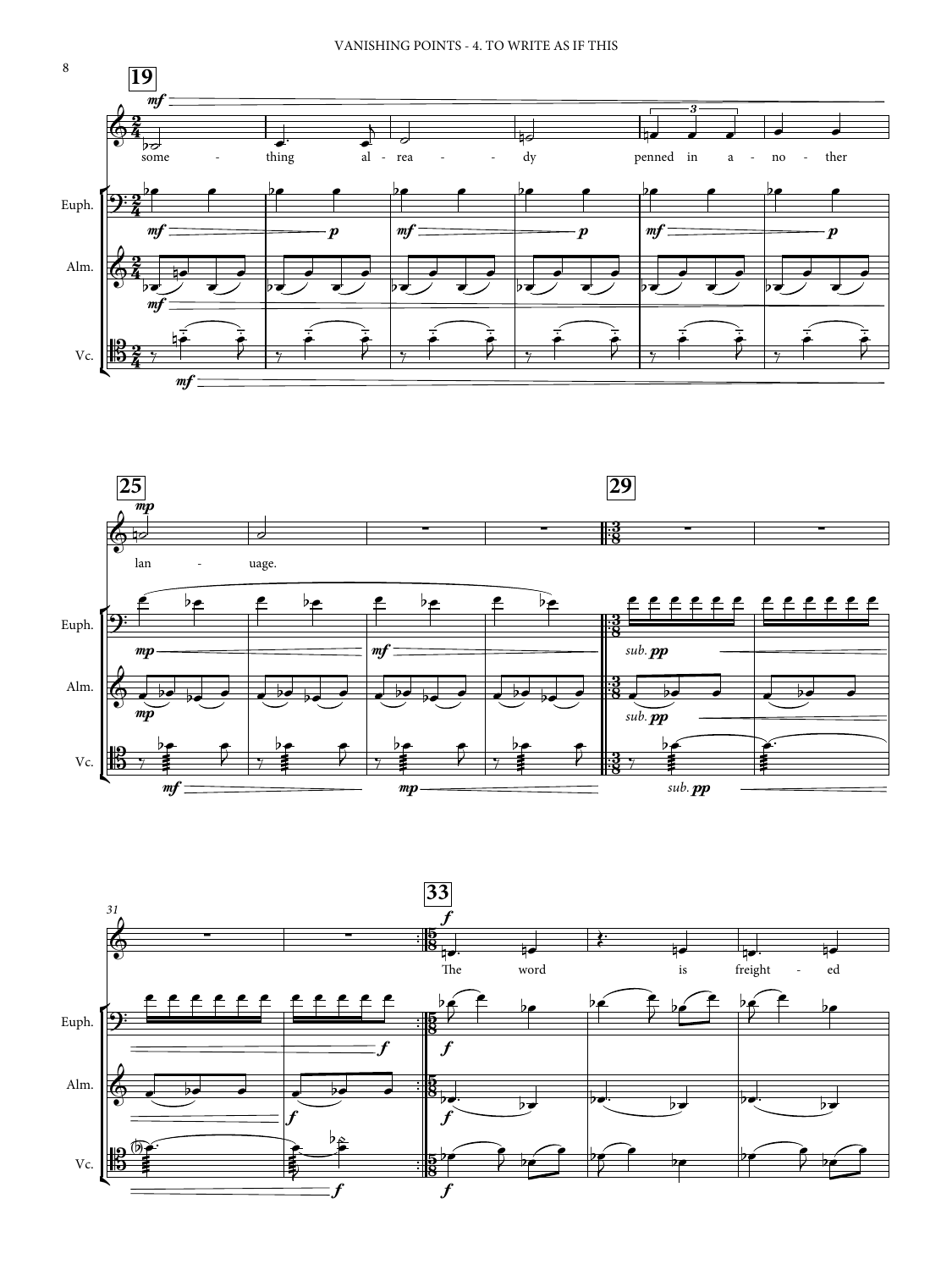#### VANISHING POINTS - 4. TO WRITE AS IF THIS





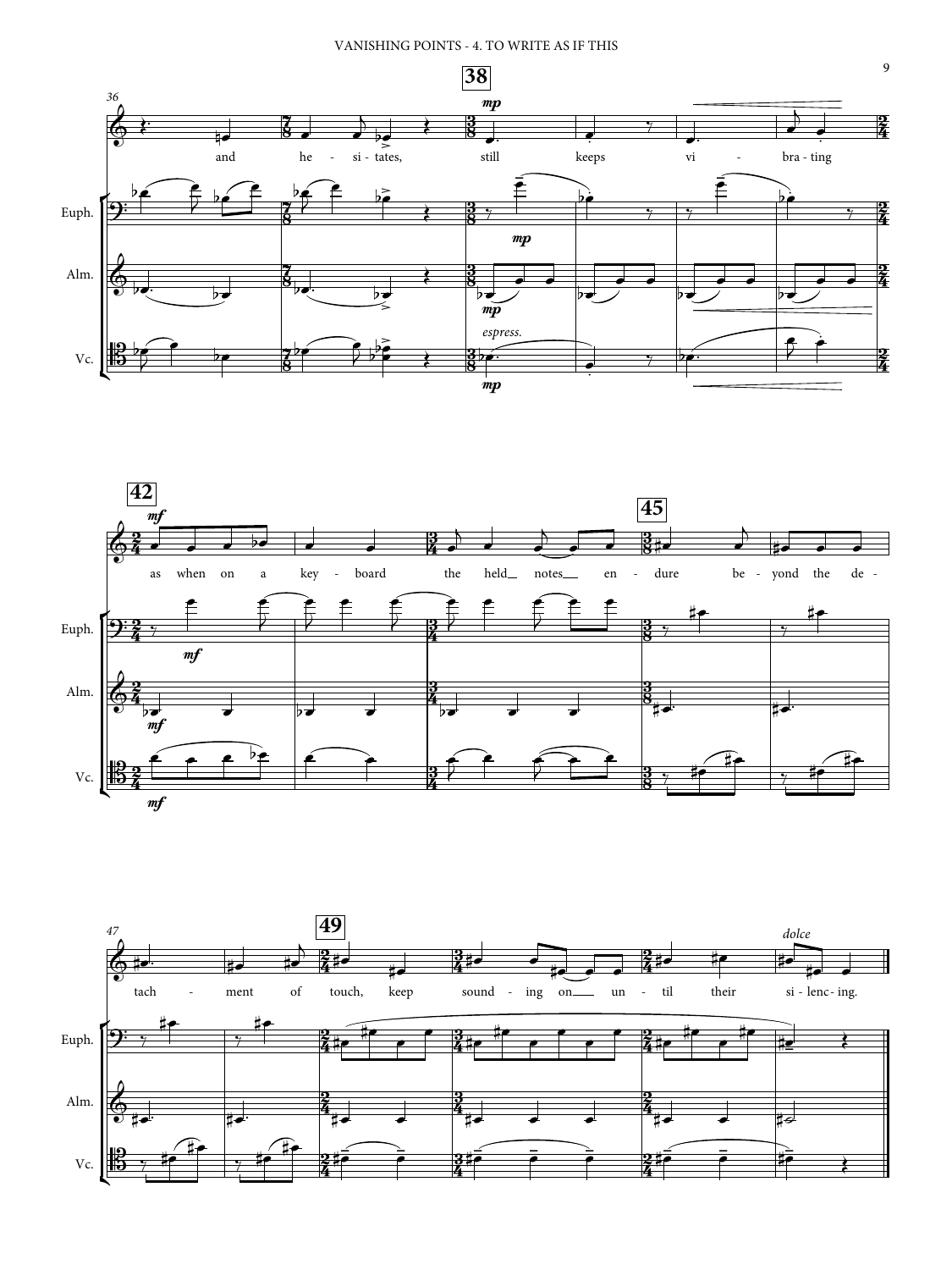5. I SHOULD LIKE, ONE DAY,





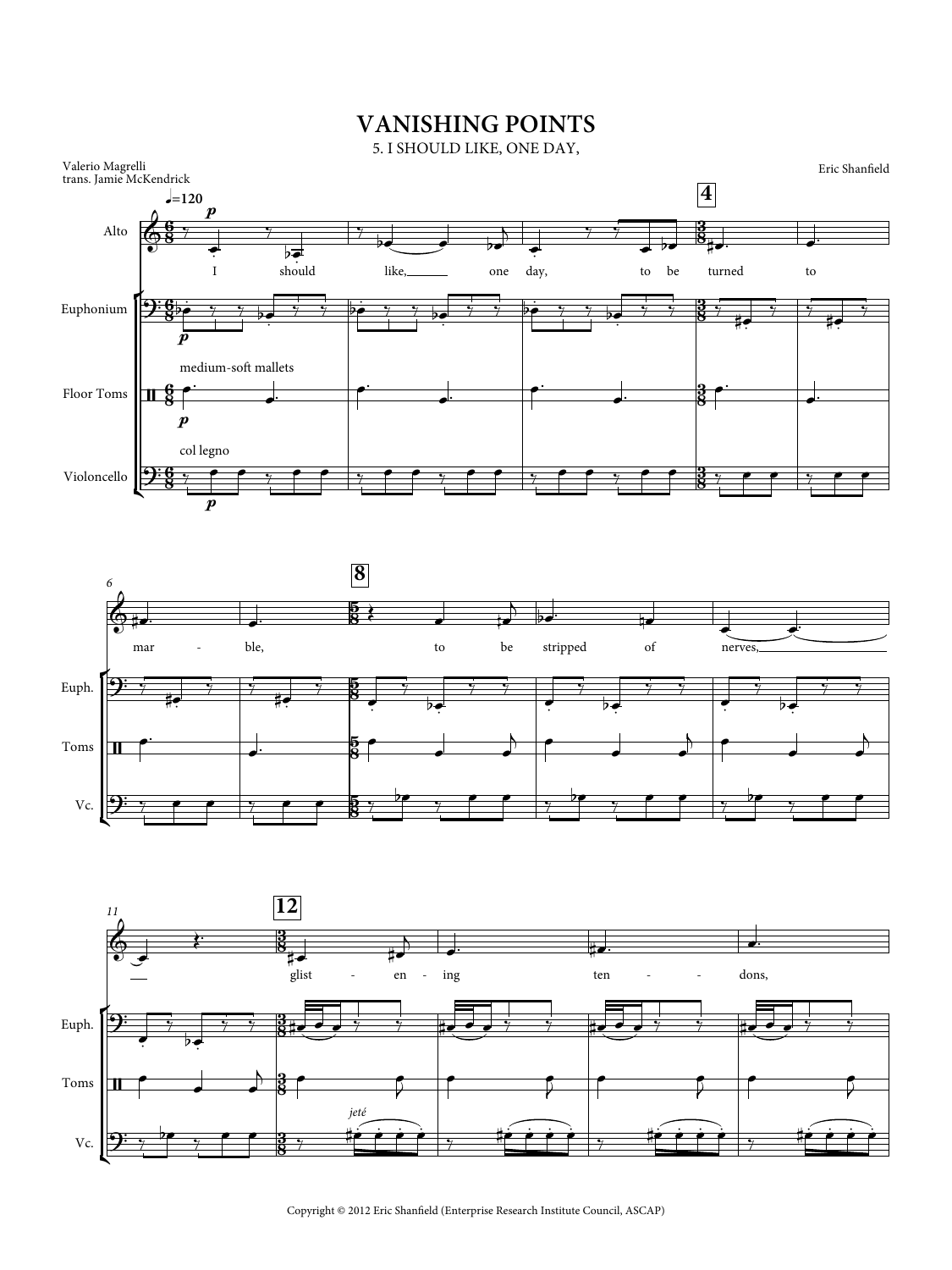



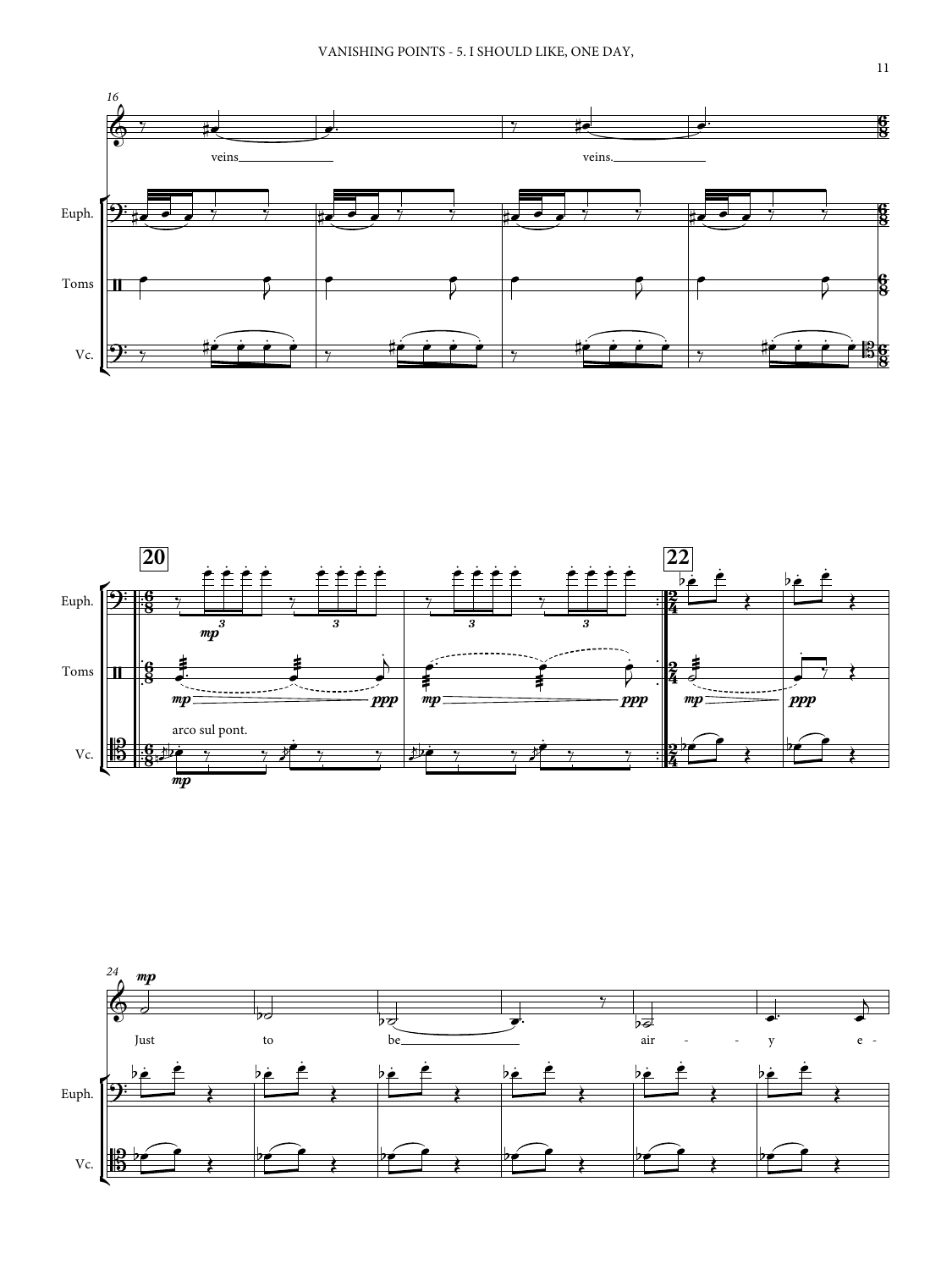





 $12\phantom{.0}$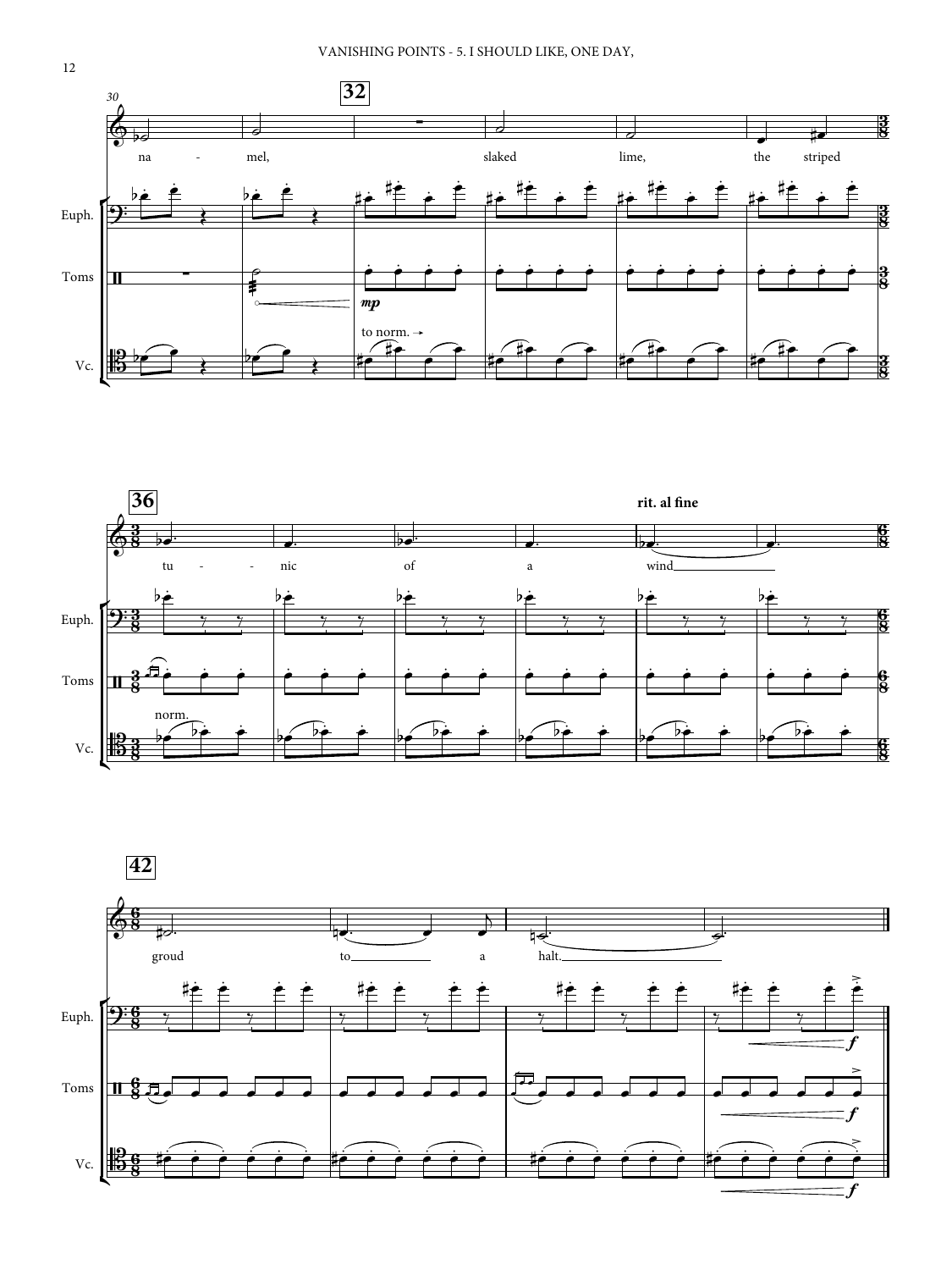6. YOU STAND ON A PIER